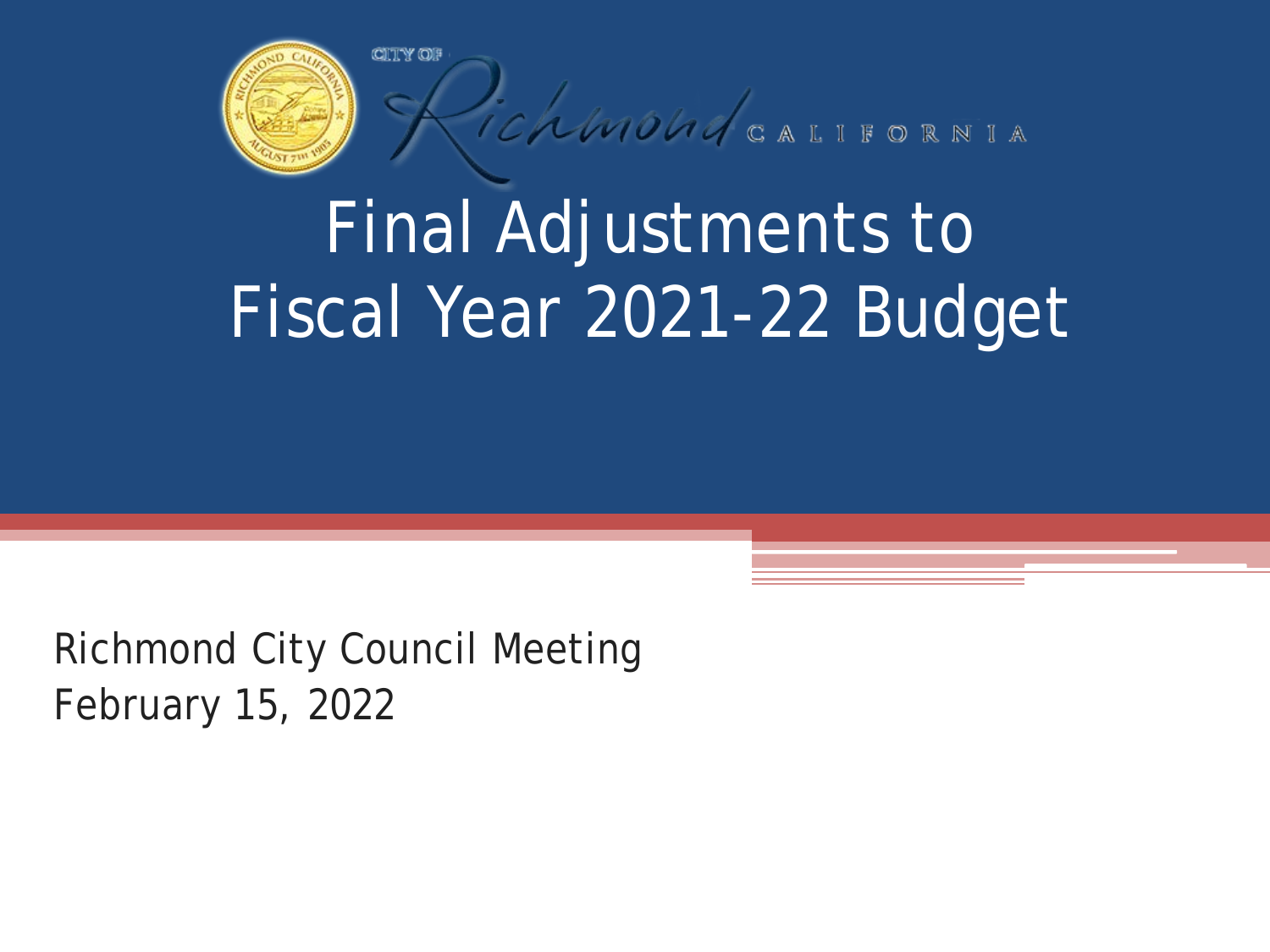### **Overview**

- Fiscal Year 2021 ended with a excess of \$20,910,664
- Causes of the increase included
	- Unusually large real estate transactions
	- Conservative budgeting
	- 60 frozen positions (saving \$10M)
	- Continued underfunding of facilities and infrastructure
- The unanticipated monies were used to fund several important council priorities
- Investments in facilities improvements and infrastructure projects
- One-time payment to employees (total \$2.3M)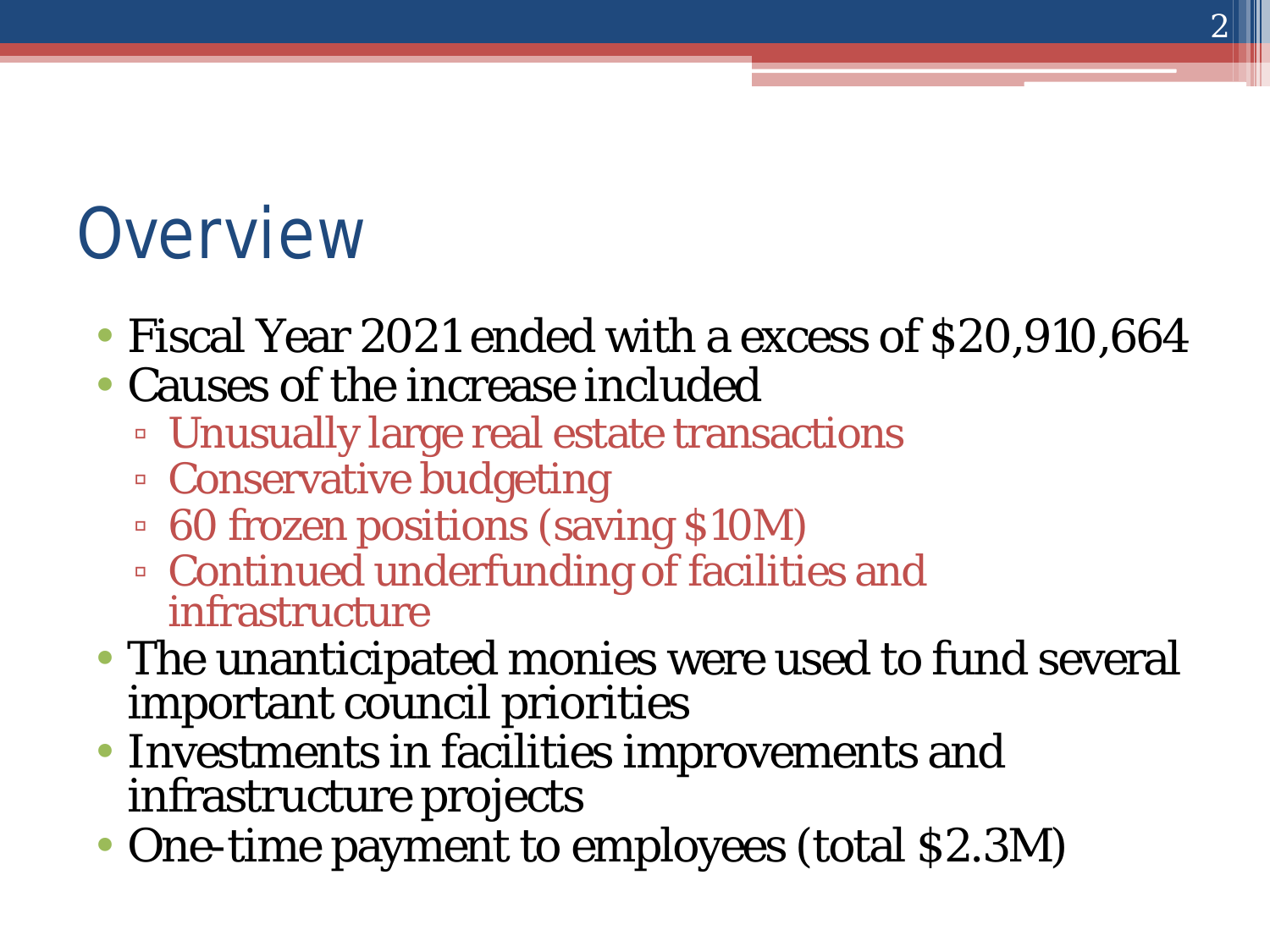#### Richmond Housing Authority Liability

- Compliance with United States Housing and Urban Development Department's (HUD) Public Housing Authority Recovery and Sustainability (PHARS) Report and CVR Associates report as well as ACFR, a total of \$10.4 million went towards the write off of the Richmond Housing Authority (RHA) liability to the City
- Communication with the Housing and Urban Development (HUD)
- Consistent with advice from the City's auditors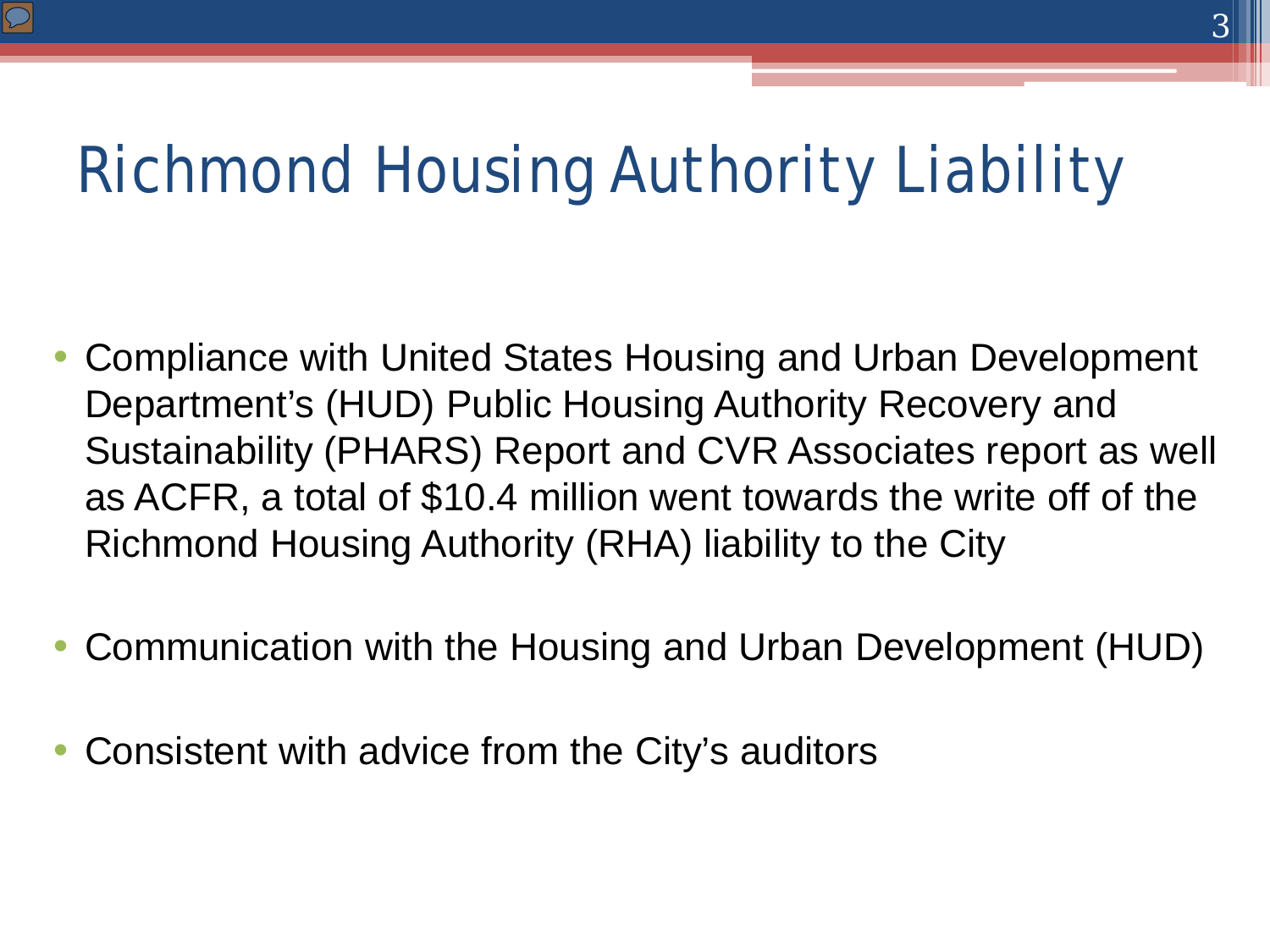#### General Fund Revenues vs Expenditures

|                                     | FY2020-21       | FY2020-21         | FY2020-21         | FY2020-21                    |
|-------------------------------------|-----------------|-------------------|-------------------|------------------------------|
| <b>ACCOUNTS FOR:</b>                | <b>MID-YEAR</b> | <b>PROJECTION</b> | <b>PROJECTION</b> | <b>FINAL</b>                 |
| <b>GENERAL FUND</b>                 | <b>BUDGET</b>   | 6/29/2021         | 10/26/2021        | <b>BEFORE</b><br><b>USES</b> |
| <b>TOTAL REVENUES</b>               | 175,814,340     | 183,467,774       | 188,099,774       | 188,406,360                  |
| <b>TOTAL</b><br><b>EXPENDITURES</b> | 171,653,539     | 167,919,885       | 167,222,535       | 167,495,696                  |
| <b>NET SURPLUS/</b><br>(DEFICIT)    | 4,160,801       | 15,547,889        | 20,877,239        | 20,910,664                   |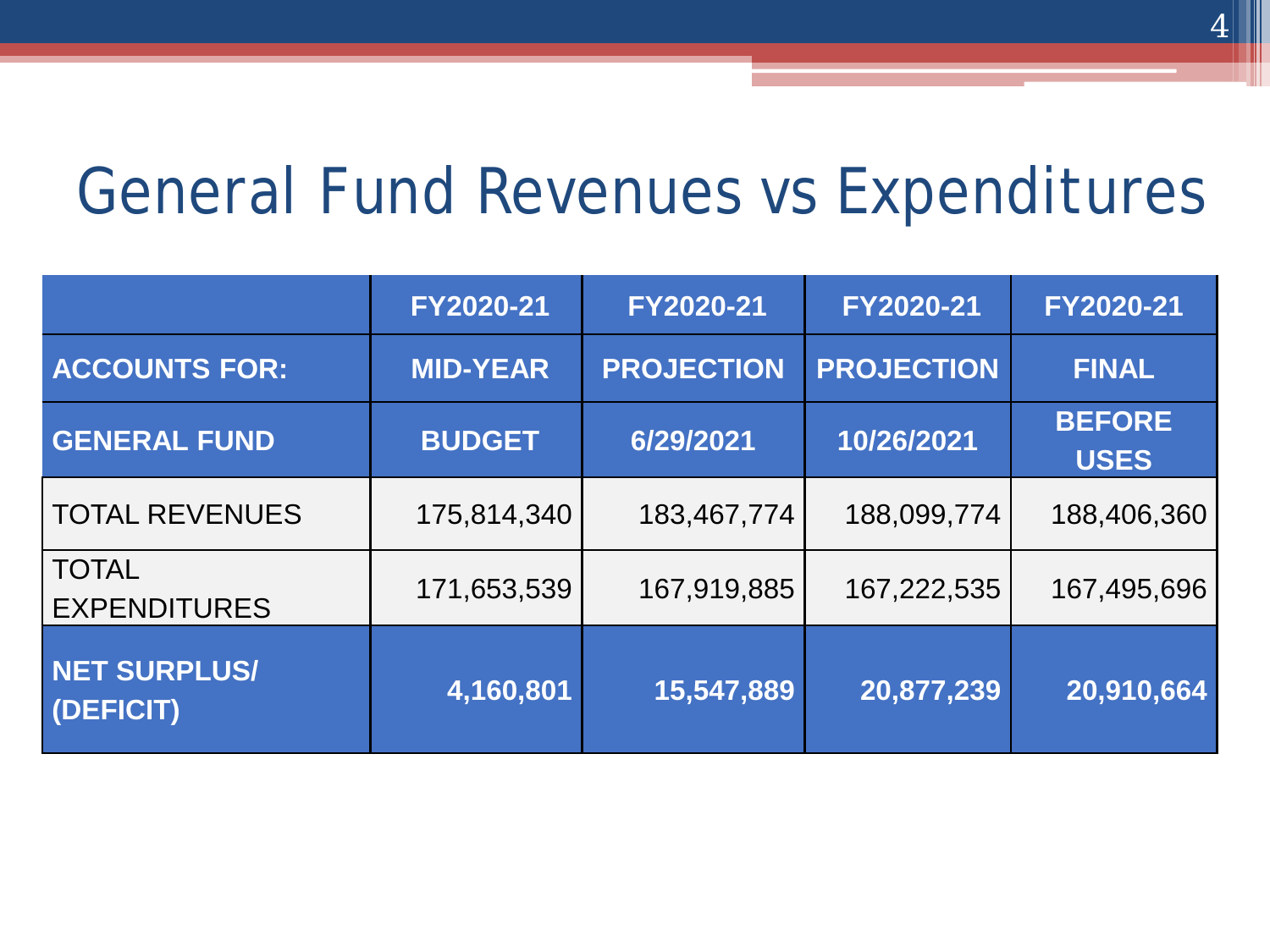## Original Adopted Proposed Uses

| <b>Proposed Uses:</b>                           |                |                                                                                |
|-------------------------------------------------|----------------|--------------------------------------------------------------------------------|
| <b>Reimagining Public Safety</b>                | $-1,300,000$   | Used in FY2021-22/Employment & Training<br>Fund (E&T)                          |
| <b>Community Facility</b><br>Improvements       | $-1,700,000$   | Used in FY2021-22/Capital Improvement<br>Project (CIP) Fund                    |
| Staff Compensation – One<br><b>Time Payment</b> |                | -2,300,000   Used in FY2021-22                                                 |
| Maintain 14.3% Reserve<br>Level                 |                | -4,219,567   To be used in FY2020-21                                           |
| <b>Reduce RHA liability</b>                     | $-3,000,000$   | Set Aside to reduce Richmond Housing<br>Authority (RHA) liability in FY2020-21 |
| Set aside for Reserves                          |                | -3,000,000   To be used in FY2021-22                                           |
| <b>Total Approved Uses:</b>                     | $-$15,519,567$ |                                                                                |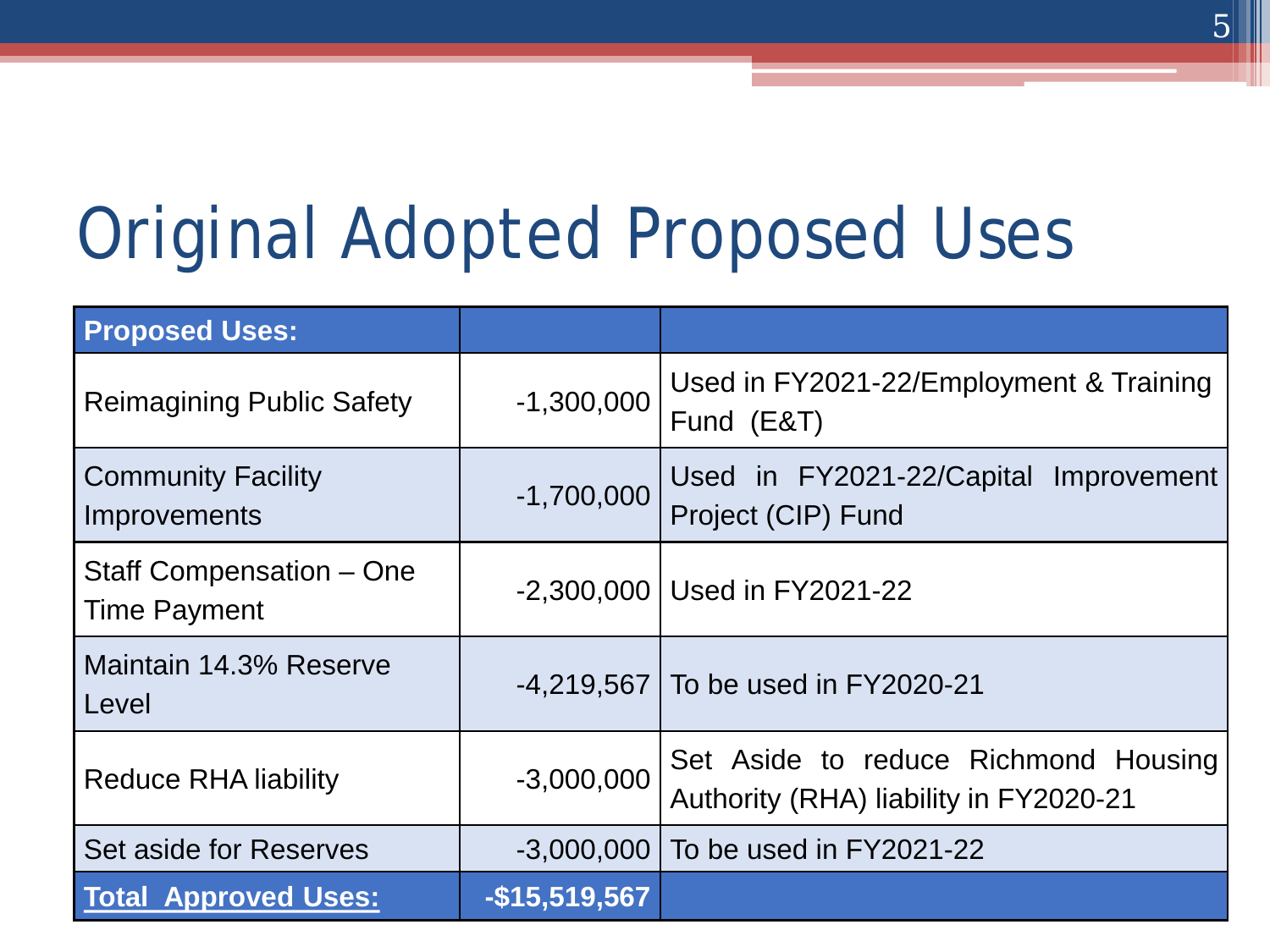# Additional Adopted Proposed Uses

| <b>Proposed Uses:</b>                         |               |                                                             |
|-----------------------------------------------|---------------|-------------------------------------------------------------|
| Set aside for possible<br>Measure U shortfall | $-2,000,000$  | Set aside in FY2020-21 to be used in<br>FY2021-22 if needed |
| <b>Additional GF Expenditures</b>             | $-229,000$    | Used in FY2021-22                                           |
| <b>Reduce RHA liability</b>                   | $-3,128,968$  | <b>Used in FY2020-21</b>                                    |
| <b>Total Approved Uses:</b>                   | $-$5,357,968$ |                                                             |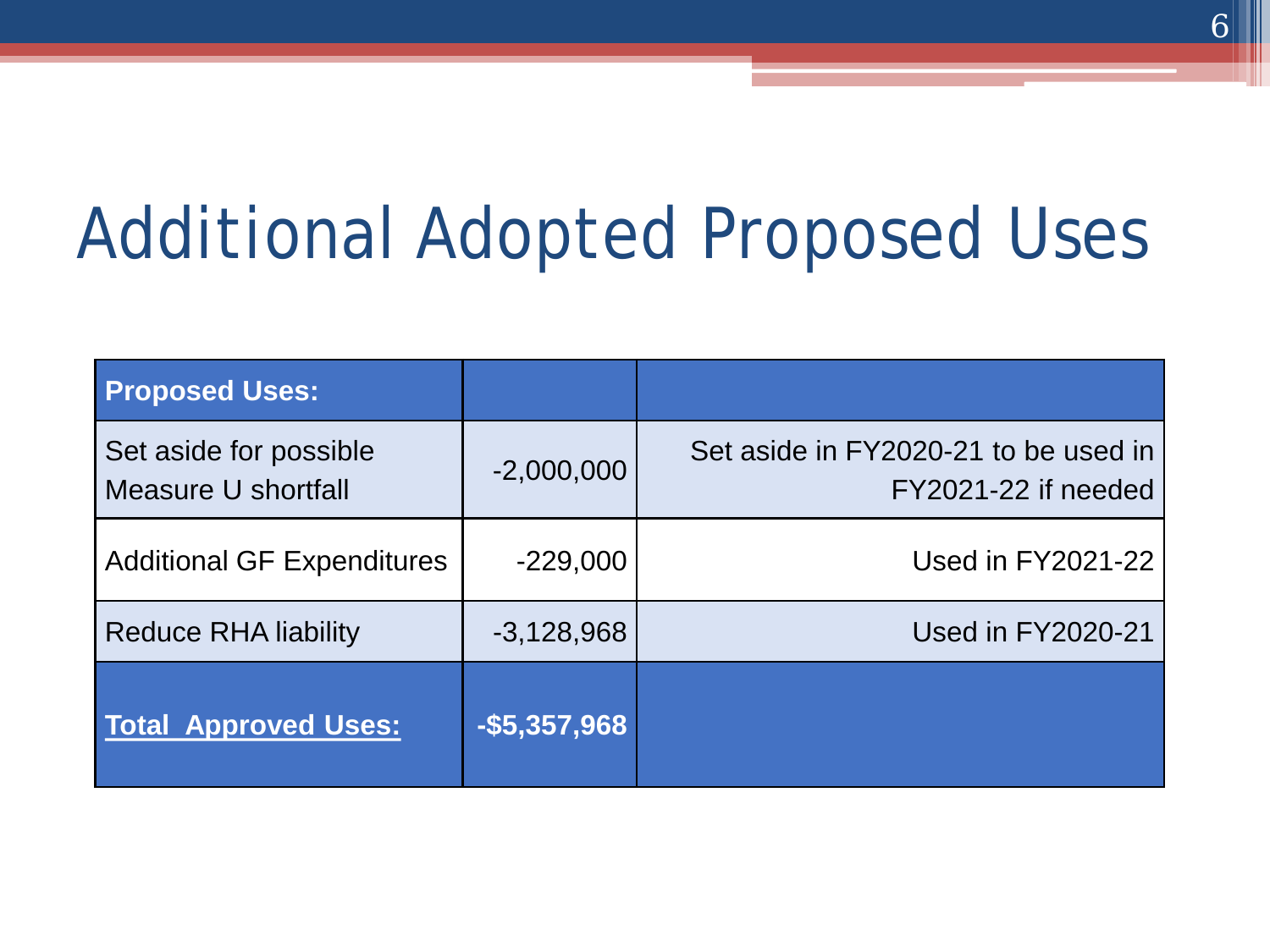## Final Uses

| FY 2020-2021 GF Revenues Over Expenditures                                   | \$20,910,664  |
|------------------------------------------------------------------------------|---------------|
| <b>Budgeted</b>                                                              |               |
| <b>Reduced RHA Liability</b>                                                 | $-10,442,853$ |
| Appropriation Authority for Reimaging Public Safety                          | $-1,300,000$  |
| Appropriation Authority for Community Facilities Improvements                | $-1,700,000$  |
| Appropriation Authority for Staff Compensation – One Time<br><b>Payments</b> | $-2,300,000$  |
| FY 2021-22 Set Aside for reserves                                            | $-2,938,811$  |
| Measure U Set-Aside                                                          | $-2,000,000$  |
| FY 2021-22 Additional Expenses                                               | $-229,000$    |
| <b>Total Budget Adjustments</b>                                              | -\$20,910,664 |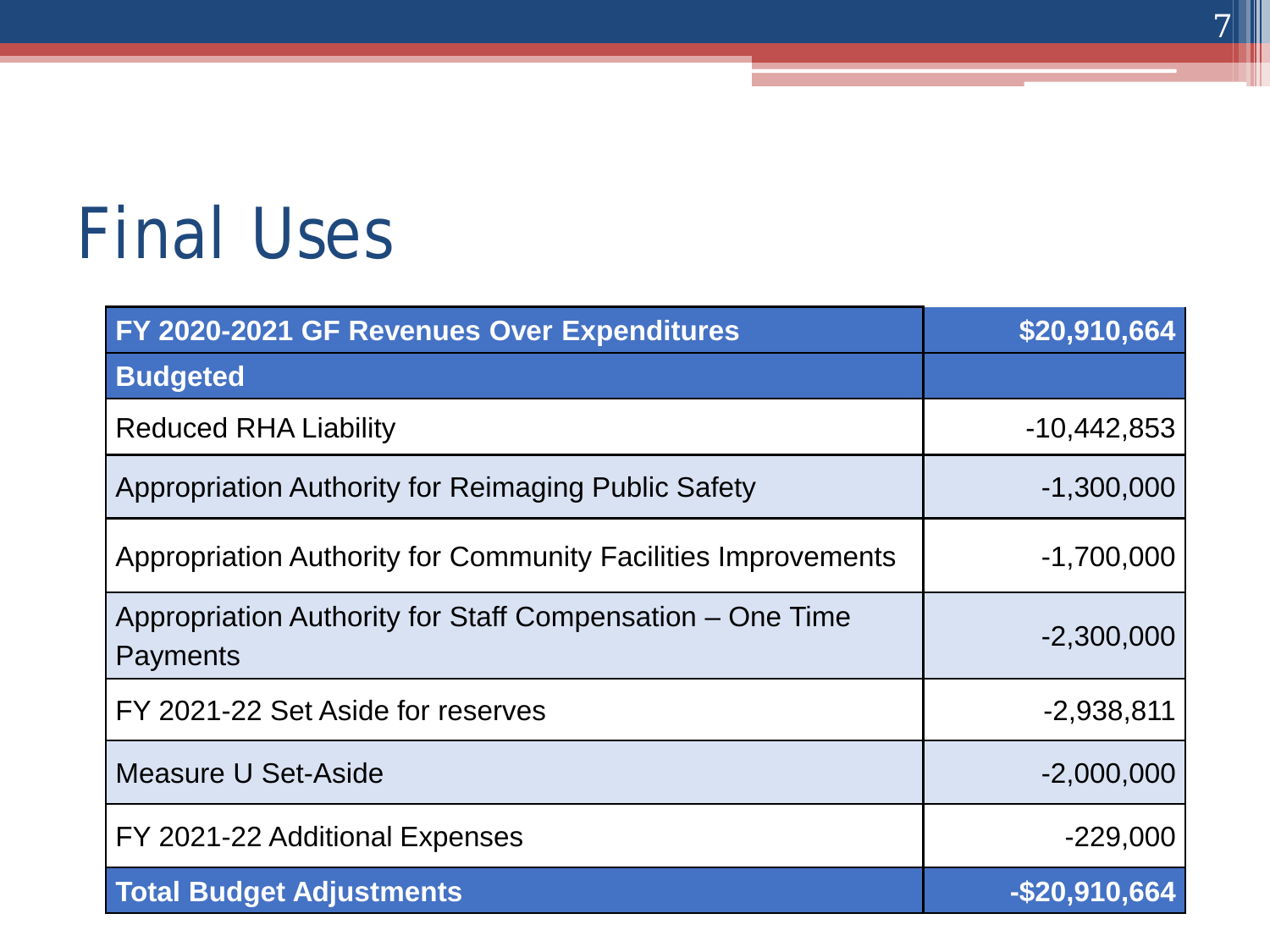### Next Steps

- FY2021-22 Mid-Year Budget Update
- FY2022-23 Community Budget hearings

#### **CITY OF RICHMOND** Community **Budget Meetings**

HOSTED BY THE FINANCE DEPARTMENT **JOIN US!** 

March 16, 2022 - 12:00 p.m. March 24, 2022 - 5:30 p.m March 31, 2022 - 5:30 p.m. TBD RNCC Meeting - 7:00 p.m.

You will receive an overview of the City's budget process, information on the City's finances, and the American Rescue Plan. City staff is also available to answers questions.

We look forward to your attendance and input

To ask questions or for more information:  $\boxtimes$  community\_budgeteci.richmond.ca.us @510.620.6740 ⊕http://www.cl.richmond.ca.us/4096/ **Community-Budget-Meetings** 

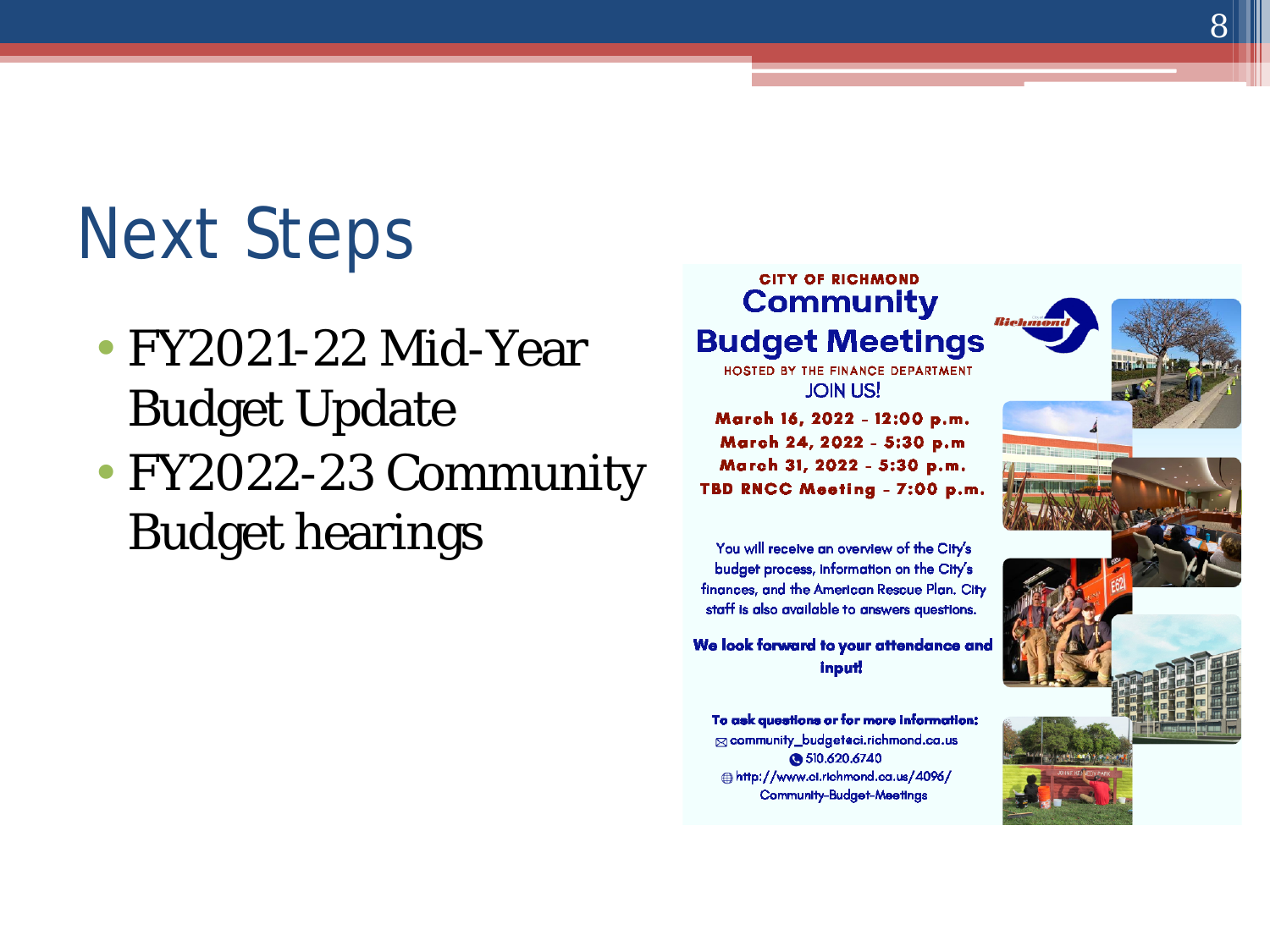#### Recommended Action

#### RECEIVE an update on the Fiscal Year 2020-2021 budget.